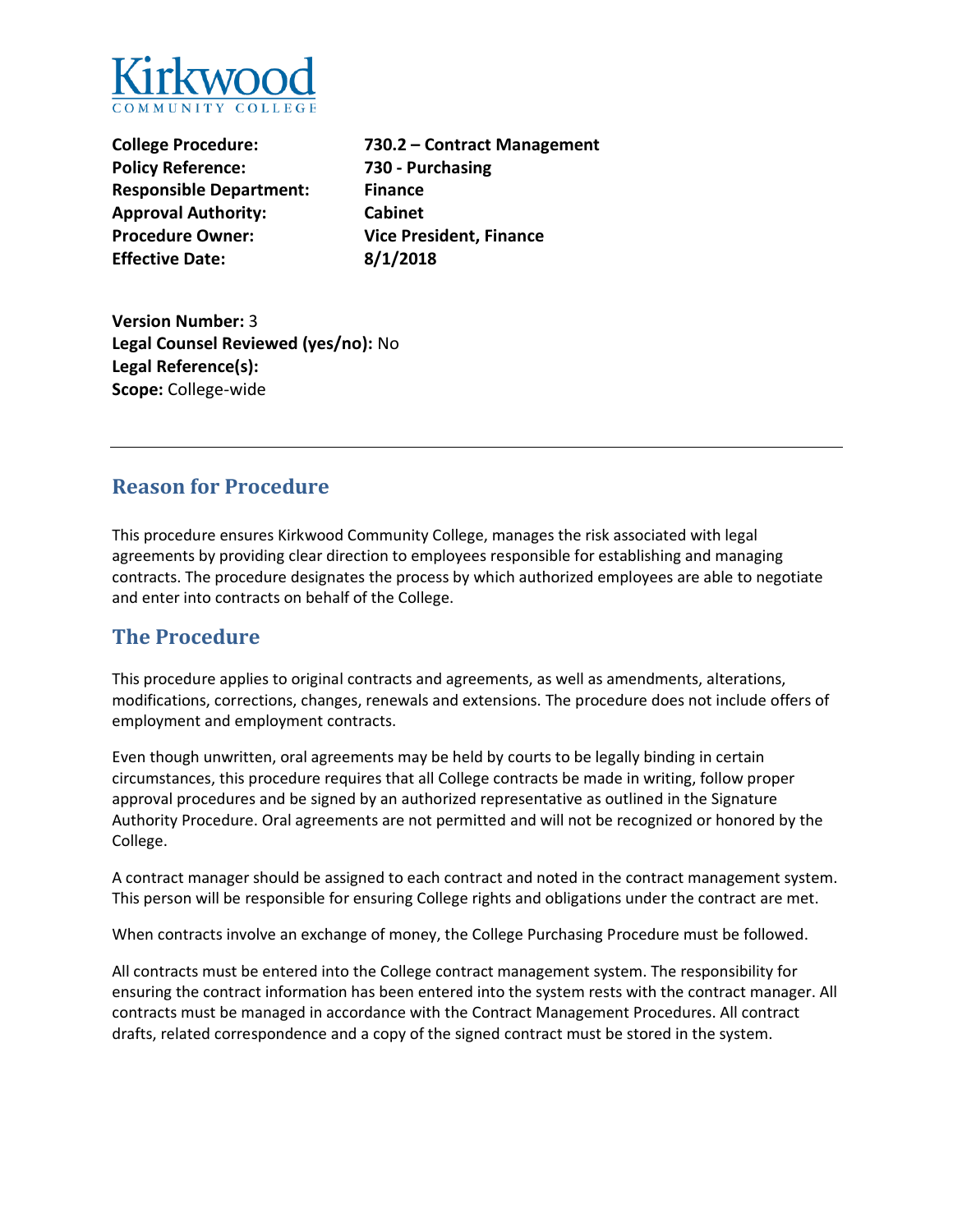

College contracts may begin either as a draft proposal from a department or as a draft sent to the College by a third party. In either case, the College department that is recommending that the College enter into a contract is responsible for determining that: 1) The contract language accurately reflects the current state of negotiations; 2) the contract meets programmatic and College mission requirements; 3) the contract is in the best interests of the College; 4) compliance with the obligations it places on the College can be assured; and 5) the contract is sufficiently clear and consistent. If the proposed contract involves College departments outside of the recommending department, the contract must be reviewed and approved by those departments. Once a draft has been developed the contract must go through the proper approval process as outlined below.

Contracts must include a contract term not to exceed 5 years in length. If a contract is proposed with a term greater than 5 years, it must be approved by the Vice President/CFO or the President.

Once the contract has gone through the proper approval process the final copy must be signed in accordance with the Signature Authority Procedure and a final copy must be stored in the contract management system.

Iowa Law provides that Kirkwood documents including contracts can be subject to public disclosure. Please remember that when preparing documents and storing documents in the system.

The contract management process may be periodically audited to ensure compliance with College policies and procedures.

Pre-existing contracts that were reviewed and authorized prior to the adoption of this procedure shall remain in full force and effect; however, any modification or extension of such contracts shall be reviewed and authorized in accordance with this procedure.

#### **Violations:**

Contracts made in violation of this procedure could be voidable. Employees who make or sign contracts in violation of this procedure are subject to disciplinary action up to and including dismissal.

#### **Contract Management System (CMS):**

Kirkwood Community College utilizes a third-party software to administer the storage, tracking, routing and approvals of all contracts entered into on behalf of the College. The process is designed with usage of the CMS in mind. Individuals involved in the initiation, review and approval of contracts should familiarize themselves with the CMS software.

Additional information including user guides, documentation, definitions and other support materials for the software can be found on KIN > Employee Processes Plus > C > Cobblestone Systems.

#### **The Process:**

The intent of the process is to establish sound and consistent management practices with respect to College contracts. All College contracts must follow these guidelines and must be stored within the College's Contract Management System (CMS).

#### **1. Initiating and Authoring a Contract**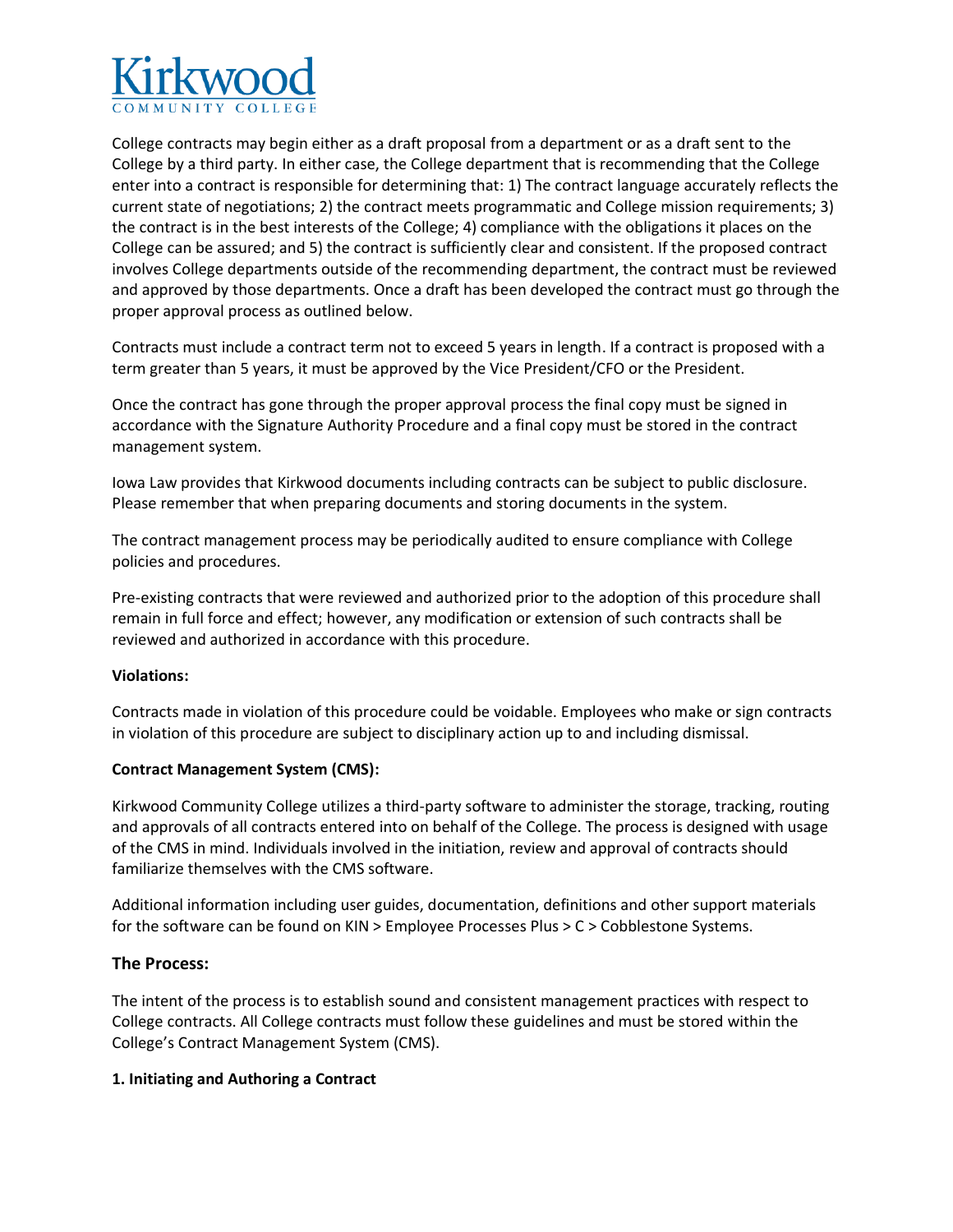

It is important that the employee of the responsible College department, who is initiating the contract read each contract in its entirety to determine that the contract language accurately reflects the expectations of that department and the College. *The department review must take place before the contract is forwarded to any other party for review.*

The contract manager must initiate the contract process within the CMS by entering the contract and inputting the required information as requested by the system.

Even though unwritten, oral agreements may be held by courts to be legally binding in certain circumstances, it is a requirement that all College contracts be made in writing. Oral agreements are not permitted and will not be recognized or honored by the College.

#### **2. Negotiating a Contract**

The contract manager co-ordinates the contract negotiation process, and is responsible for:

- Setting up a contract file within the CMS
- Consulting with relevant individuals for advice, guidance and approvals
- Ensuring the appropriate review process occurs during the negotiation process
- Ensuring the correct authorized signatory signs the contract
- Ensuring compliance with all relevant policies and procedures

The contract manager or a representative from the department initiating the contract is responsible for negotiating all terms and conditions with the other party.

#### **3. Reviewing and Approving a Contract**

The CMS system will automate the review and approval process.

Approved standard Kirkwood Community College contracts will not require review and approval. The contract manager can use the template and complete the contract by entering the other parties' information into the CMS and selecting the approved template from within the system.

The Contract Manager must seek advice on Kirkwood Community College standard templates if the other party is requesting changes to the standard terms and conditions. In such circumstances, advice must be sought from the applicable departments including Risk Management and Legal Counsel.

Third Party agreements or Non-standard Kirkwood contracts must go through an approval process within the CMS. The CMS will send the contract through an automated approval process.

Contracts with subject matter involving more than one department require supplemental review by additional, specific College employees/departments. Reviewing departments will provide you with important subject matter expertise, feedback, perspective and guidance.

Contracts containing insurance clauses, indemnity agreements and complex legal terms will be reviewed by Risk Management and legal counsel.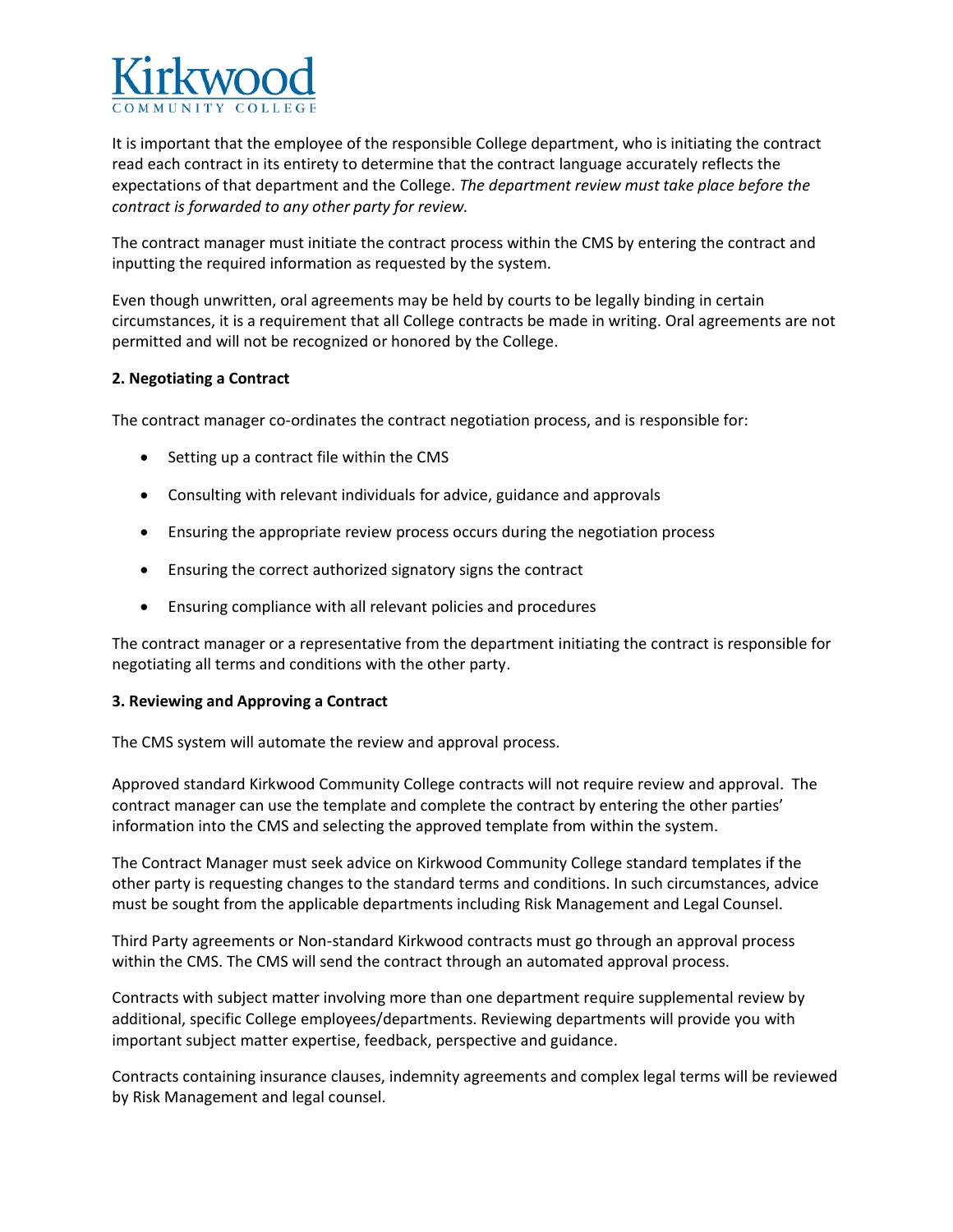

If the other party involves an attorney in the negotiations, the designated attorney from Kirkwood may negotiate directly with the other party's attorney.

The review exchange between the College and the other party continues until all terms are acceptable to both the College and the other party. Once accepted by both the College and the other party, the contract is ready for final approval by the authorized signatory.

#### **4. Signing/Executing a Contract**

Once there is a version of the contract that both the College and the other party have accepted as final, the contract must be routed for final approval and signature.

The E-signature module in the system should be used to send the document to the appropriate parties for signature. Employees must comply with the Kirkwood Community College Signature Authority procedure when signing contracts. If the vendor cannot sign contracts electronically, the contract may be printed and sent for signature.

#### **5. Storing a Contract and Supporting Documentation**

A final copy, signed by both parties, must be stored in the CMS. If the E-signature process is not utilized the final signed copy must be uploaded back into the system for storage.

All contract notes, recommended changes and corresponding attachments and files must be kept in the contract record with the contract.

### **6. Managing an Executed Contract**

Contracts must be monitored in accordance with any monitoring and reporting requirements specified in the contract terms and conditions.

The Contract Manager must ensure arrangements are made with Finance to ensure payments to be made or received under the Contract are either invoiced to the Other Party, or paid by the College to the Other Party, in accordance with the timeframes specified in the Contract.

#### **7. Renewing/Expiring Contracts**

Proactive management of all renewal and review processes must be undertaken to secure best advantage. Any request for Contract renewal and review, should be received or initiated by the Contract Manager no later than 90 days prior to expiration, unless another date has been stipulated in the Contract.

If the request is to:

- Renew (or not to renew) the Contract, the Contract Manager must discuss with the relevant department and follow the process set out in the Contract, ensuring that deadlines pertaining to notices to be issued or received are met, and that there is sufficient time in the process to address any issues or concerns.
- Review the Contract, the Contract Manager should follow the process set out in the Contract and:
	- o note the date and parameters of the review;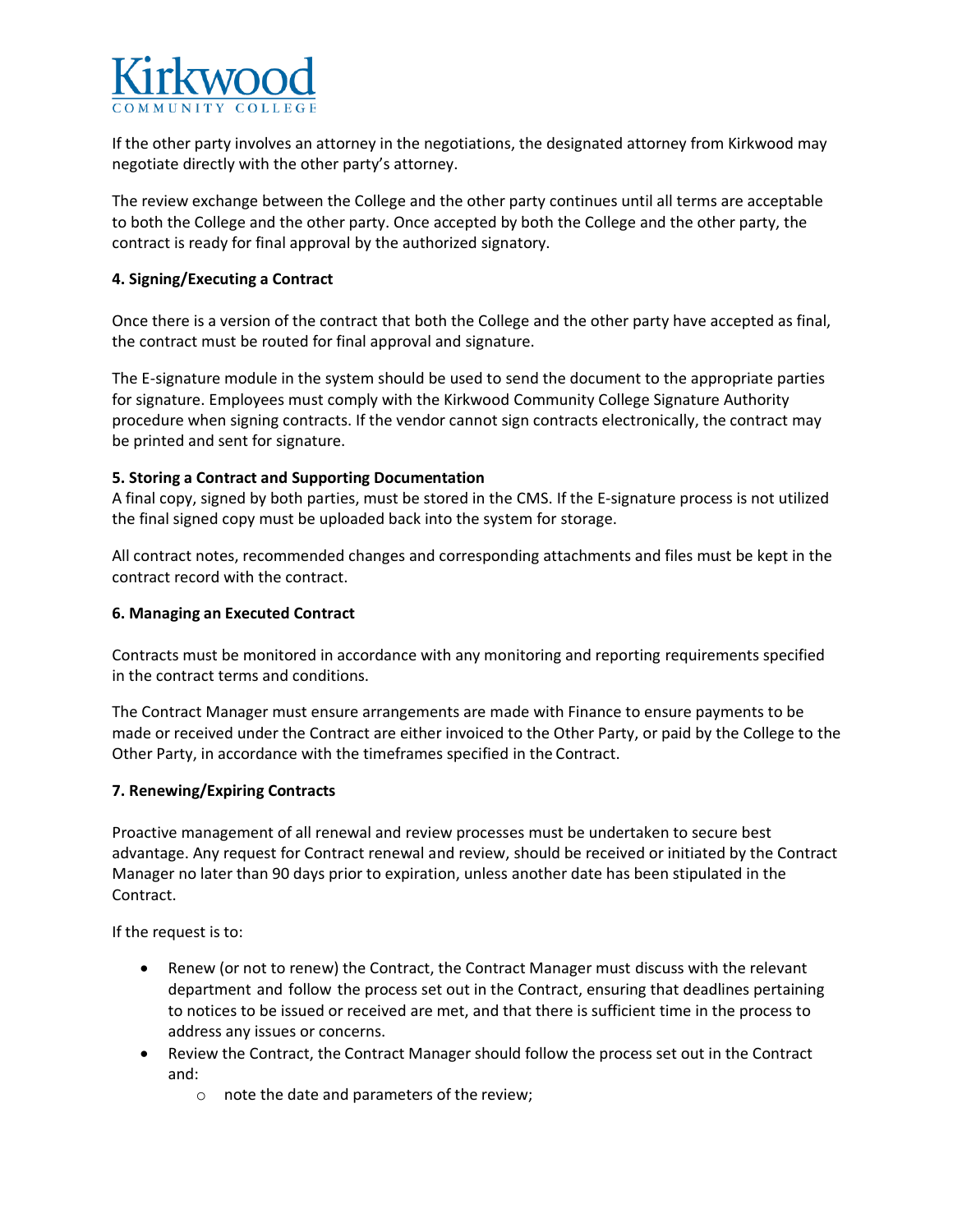

- o evaluate the contract;
- o prepare issues for discussion at review time;
- o communicate any issues arising out of the review; and
- o send the contract through the CMS approval process
- Non-renew or Expire, the contract manager should note the reason in the CMS and make sure the contract is marked as expired.

#### **8. Audit**

The Contract Management Process may be audited by internal compliance periodically.

## **References**

Purchasing Procedure Purchasing Card Procedure Signature Authority Procedure

## **Definitions**

| <b>Term</b>                               | <b>Definition</b>                                                                                                                                                                                                                                                                                                                                                                                                                                                                                                                                                                                                                                                                                                                                                                                                                                           |  |
|-------------------------------------------|-------------------------------------------------------------------------------------------------------------------------------------------------------------------------------------------------------------------------------------------------------------------------------------------------------------------------------------------------------------------------------------------------------------------------------------------------------------------------------------------------------------------------------------------------------------------------------------------------------------------------------------------------------------------------------------------------------------------------------------------------------------------------------------------------------------------------------------------------------------|--|
| Contract                                  | An agreement or other business relationship between Kirkwood and one or more parties<br>which legally or financially binds or obligates the College. The College may enter into a<br>contract with an individual person, a business, an organization, a government agency, a<br>College or University, or any other legal entity. Contracts also include pre-contractual<br>agreements, which are written agreements not intended to be legally binding which may<br>include letters of intent, memorandums of understanding (MOU), or other similar<br>documents. For the purpose of this procedure, contracts shall also include renewals or<br>modifications of existing contracts, certifications, filings and other instruments executed<br>and delivered in connection with a contract or in connection with any legal or regulatory<br>requirements. |  |
| Contract<br>Manager                       | The Kirkwood Community College employee with responsibility for ensuring all rights and<br>obligations under the contract are met and that the contract management policies and<br>procedures are followed.                                                                                                                                                                                                                                                                                                                                                                                                                                                                                                                                                                                                                                                 |  |
| Contract<br>Management<br>System<br>(CMS) | The centralized online, digital repository holding all of Kirkwood Community College<br>contracts.                                                                                                                                                                                                                                                                                                                                                                                                                                                                                                                                                                                                                                                                                                                                                          |  |
| Contract<br>Management<br>Procedures      | The document that outlines the steps for entering into contracts, contract approval and<br>signature requirements and inputting those contracts into the contract management<br>system.                                                                                                                                                                                                                                                                                                                                                                                                                                                                                                                                                                                                                                                                     |  |